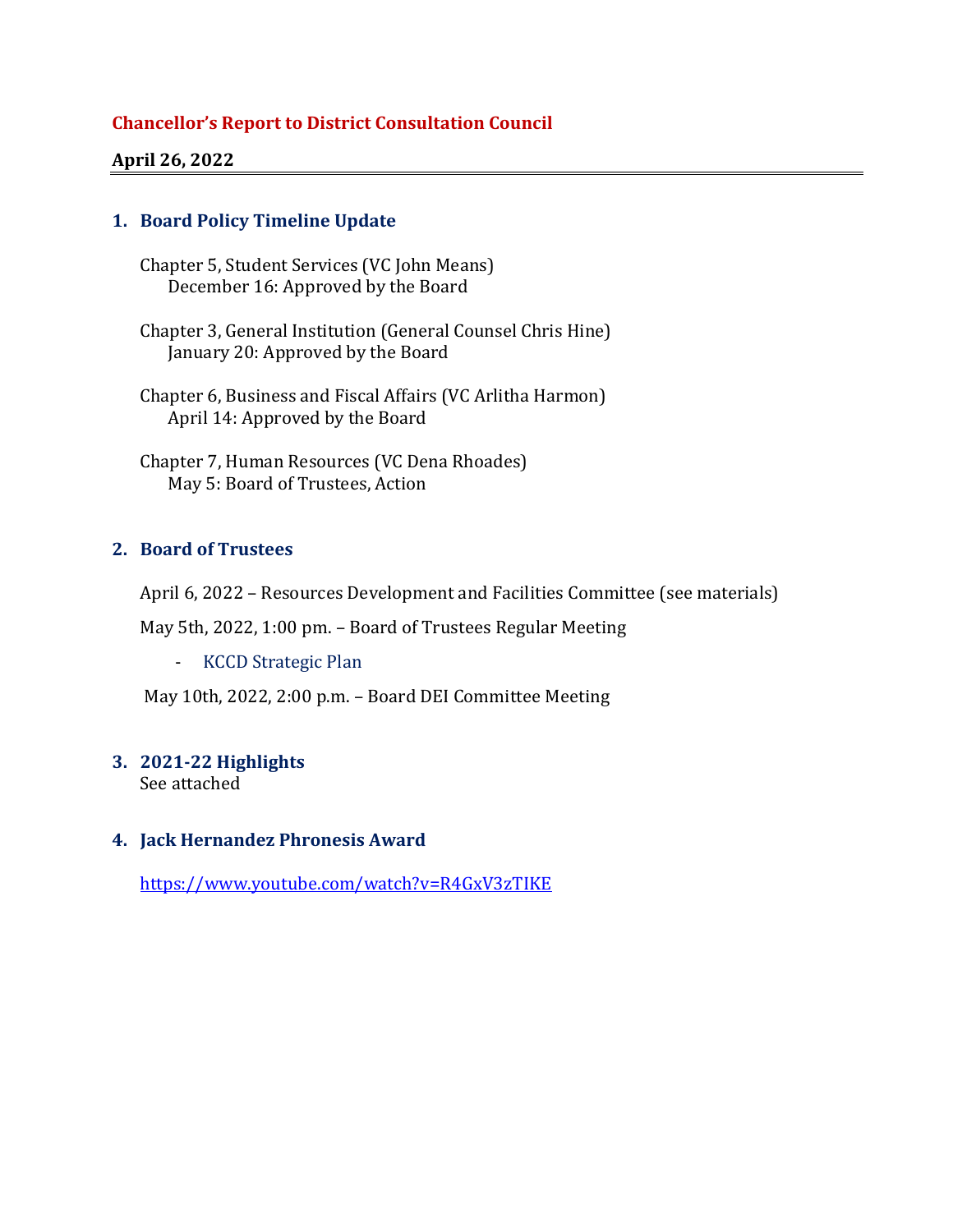### **5. Chancellor's events**

May 3rd, 2022 – Good Jobs with Equity: The Future of Workforce







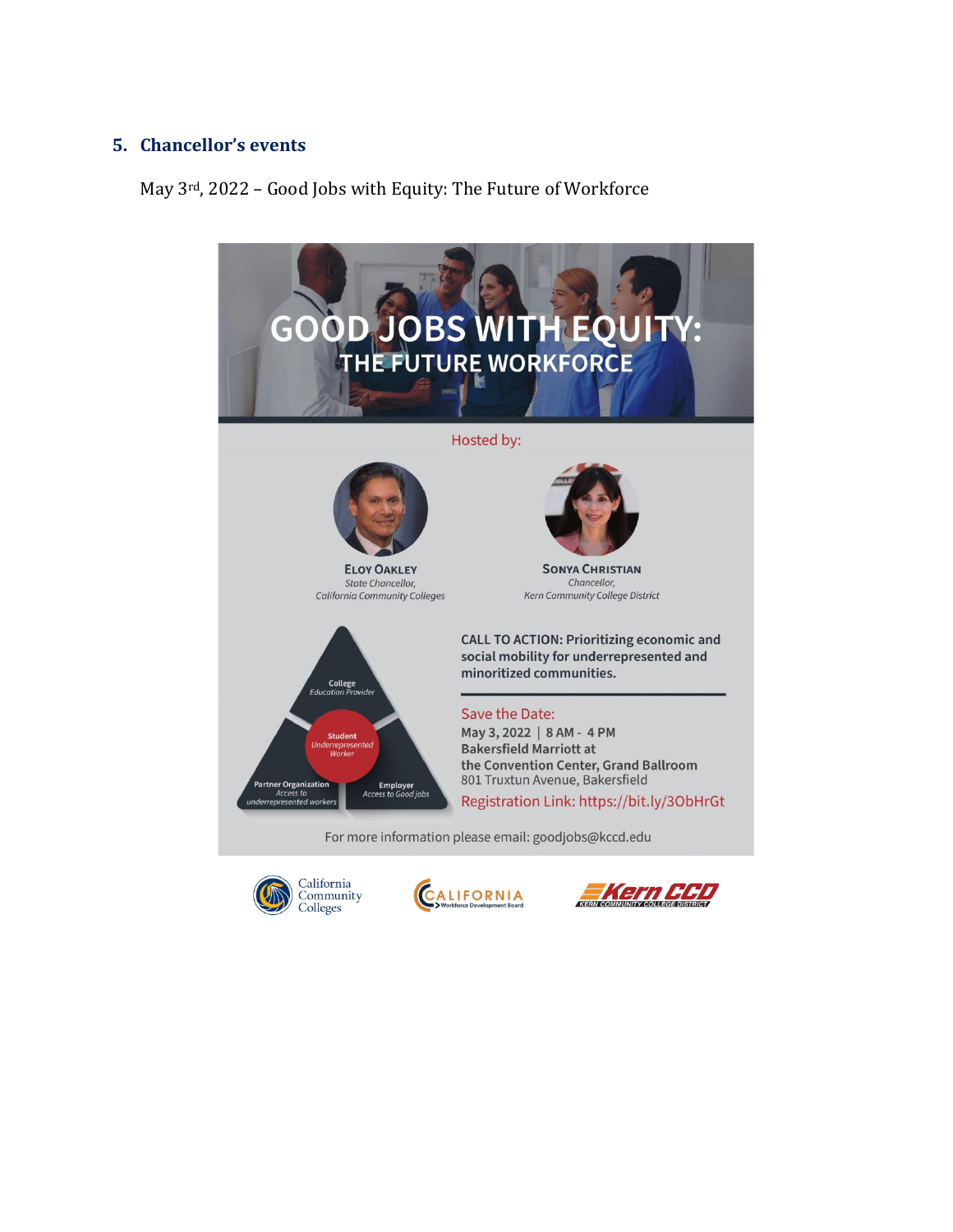## **6. Workforce and Economic Development Grants status update as of April 14, 2022** Report submitted by Bonita Steele

## **GRANTS STATUS REPORT**

## **Grants Awarded**

EV Ready Communities \$2.5 M (Bakersfield College \$500,000) US HHS Public Health IT – (w CSU Long Beach, Futuro Health, UC Berkeley & more) Grant CCCCO Regional Collaboration & Coordinator (CVML Regional Chair) K12 SWP Creating Equity for Kern's Rural Students .(KCSOS Lead \$461,448; BC/KCCD

partners)

CEC Ideal ZEV Workforce Development Pilot – KCCD/BC \$490,237

EV Ready Communities Phase II Blueprint Implementation (KCOG Lead, BC \$427,750

10/31/21 CA School Finance Authority - CC & PC Housing Planning Grants

Alfred Harrell Foundation \$56,399 – Tesla EV vehicle purchase

City of Bakersfield US DOE Communities LEAP Microgrid / Clean Ag (\$ Technical Assistance)

# **Grants Submitted**

8/27/21 City of Bakersfield Transformative CA Climate Communities (KCCD Grid Alternatives) - *Accepted*

10/31/21 CA School Finance Authority - BC Student Housing (Becka) – Eligible - awaiting state action

1/14/22 DRI / Scripps submitted the NOAA RISA Grant (KCCD/BC/CVML subawards) Awards April/May

1/15/22 CCCCO BA Degree Program CCCCO *Announcement expected by 5/31/22*.

2/10/22 US EDA – Good Jobs Challenge (Healthcare - SJV WIB/WDBs, KCCD) *announcement 9/30/22*

2/10/22 US EDA – Good Jobs Challenge (KCCD - healthcare & ECU) *announcement 9/30/22* 3/21/22 BC Rising Scholars Grants \$300,000

3/21/22 CC Rising Scholars Grants \$300,000.

3/28/22 NSF IUSE (McGarrah, Rockey, Rivers, Becca)

Due 3/31/22 CCCCO – CA Apprenticeship Initiative – 4 CAI grants in progress. Open Classrooms, Allied Health; Bitwise Computer IT; and Perioperative Nursing - Cordova (Becka)

# **Grants In progress or under consideration**

Due 4/15/22 California Medicine Scholars Program CMSP Kern County (T. Broutian; Becka) Due 4/15/22 California Medicine Scholars Program CMSP UC Merced (Steele)

Due 4/19/22 USDA RISE Grant (Steele)

EXTN Due: 5/6/22 CWDB Regional Equity & Recovery Partnerships / CCCCO NOVA (Steele) Due 4/28/22 SEED Center Rqst to Participate / Nomination to National Green Jobs Advisory Council

Due 5/2/22 Fdn CCCC – Regional K16 Educational Collaboratives Grant Program (Steele)

Due 5/6/22 CWDB Regional Equity & Recovery Partnerships / CCCCO NOVA (Steele)

Due 5/31/22 CCCCO – CA Apprenticeship Initiative – Futuro Healthcare (Also 5/31, 7/14, & 9/30)

Due 5/27/22 KidsVaxGrant

Due 6/2/22 US DOL – Strengthening CC Training Grants (Collum & BC team)